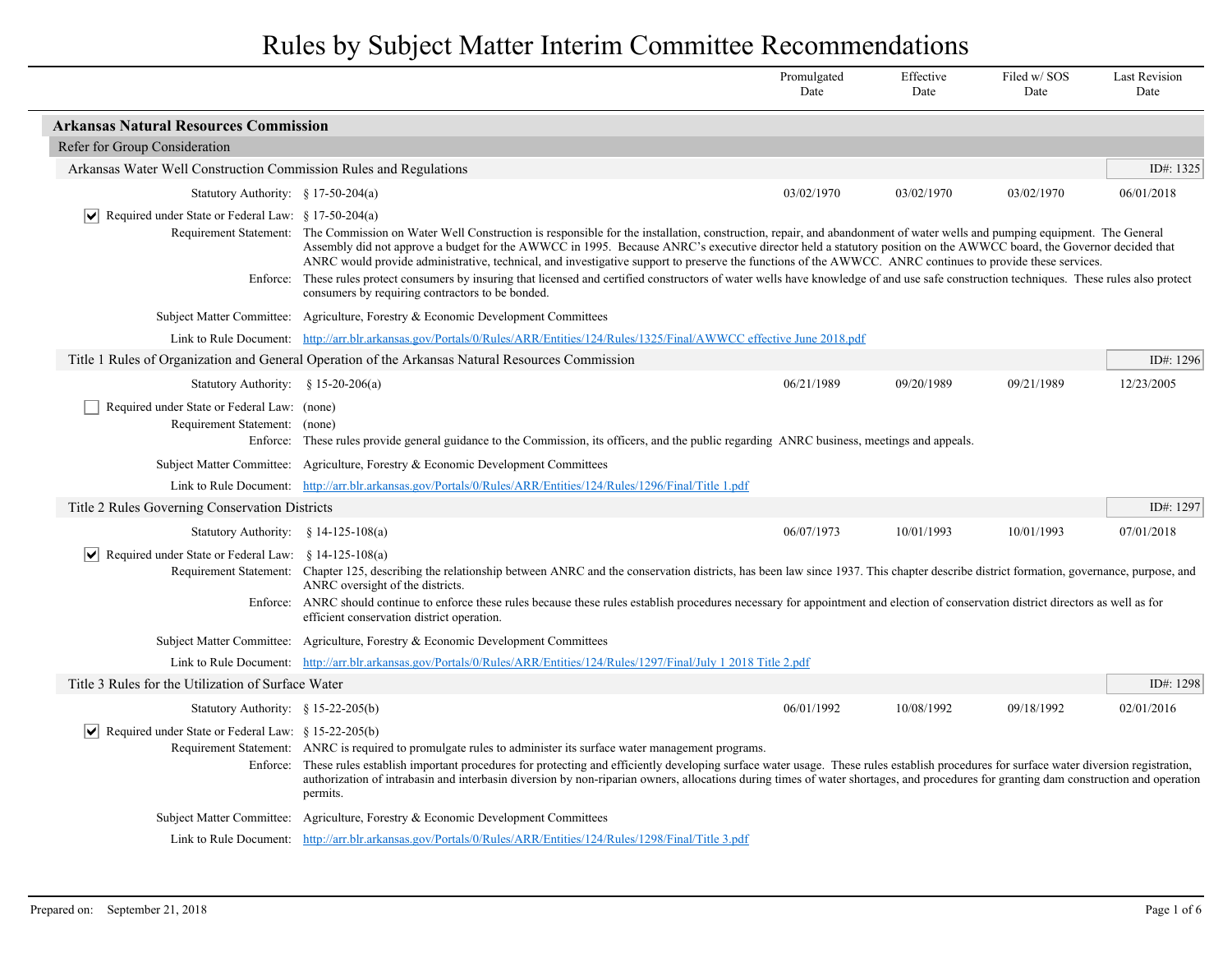|                                                                              |                                                                                                                                                                                                                                                                                                                                                                                                                                                                                                         | Promulgated<br>Date | Effective<br>Date | Filed w/SOS<br>Date | <b>Last Revision</b><br>Date |  |
|------------------------------------------------------------------------------|---------------------------------------------------------------------------------------------------------------------------------------------------------------------------------------------------------------------------------------------------------------------------------------------------------------------------------------------------------------------------------------------------------------------------------------------------------------------------------------------------------|---------------------|-------------------|---------------------|------------------------------|--|
| Title 4 Rules for the Protection and Management of Groundwater               |                                                                                                                                                                                                                                                                                                                                                                                                                                                                                                         |                     |                   |                     | ID#: 1299                    |  |
| Statutory Authority: $§ 15-22-904(1)$                                        |                                                                                                                                                                                                                                                                                                                                                                                                                                                                                                         | 06/21/1989          | 09/18/1992        | 09/18/1992          | 12/23/2005                   |  |
| Required under State or Federal Law: (none)<br>Requirement Statement:        | (none)<br>Enforce: The Arkansas Groundwater Protection and Management Act provides ANRC with water management duties. These rules are necessary to monitor ground water use, provide a<br>process for designating critical ground water areas, and provide procedures for issuing groundwater rights if issuance ever becomes necessary.                                                                                                                                                                |                     |                   |                     |                              |  |
|                                                                              | Subject Matter Committee: Agriculture, Forestry & Economic Development Committees                                                                                                                                                                                                                                                                                                                                                                                                                       |                     |                   |                     |                              |  |
|                                                                              | Link to Rule Document: http://arr.blr.arkansas.gov/Portals/0/Rules/ARR/Entities/124/Rules/1299/Final/Title 4.pdf                                                                                                                                                                                                                                                                                                                                                                                        |                     |                   |                     |                              |  |
| Title 5 Administrative Rules and Regulations for Financial Assistance        |                                                                                                                                                                                                                                                                                                                                                                                                                                                                                                         |                     |                   |                     | ID#: $1300$                  |  |
| Statutory Authority: § 15-20-206(a)                                          |                                                                                                                                                                                                                                                                                                                                                                                                                                                                                                         | 06/20/1990          | 08/15/1990        | 08/20/1990          | 09/20/2001                   |  |
| Required under State or Federal Law: (none)<br>Requirement Statement: (none) | Enforce: These rules establish procedures binding both ANRC and local governments applying for ANRC loans and grants to construct water and wastewater projects.<br>Subject Matter Committee: Agriculture, Forestry & Economic Development Committees                                                                                                                                                                                                                                                   |                     |                   |                     |                              |  |
|                                                                              | Link to Rule Document: http://arr.blr.arkansas.gov/Portals/0/Rules/ARR/Entities/124/Rules/1300/Final/Title 5.pdf<br>Title 6 Rules for Water Development Project Compliance with the Arkansas Water Plan                                                                                                                                                                                                                                                                                                 |                     |                   |                     | ID#: $1301$                  |  |
|                                                                              |                                                                                                                                                                                                                                                                                                                                                                                                                                                                                                         |                     |                   |                     | 08/01/2012                   |  |
| Required under State or Federal Law: (none)<br>Requirement Statement: (none) | 06/07/1973<br>09/20/1989<br>09/21/1989<br>Statutory Authority: § 15-22-503 and § 15-22-505(7)(A)<br>Enforce: ANRC is responsible for the proper distribution and allocation of the state's waters. These rules describe how political subdivisions can obtain approval from ANRC for water and<br>wastewater service areas. Any political subdivision or agency of the state engaging in projects that meet the definition of a water project is required to obtain service area approval<br>from ANRC. |                     |                   |                     |                              |  |
|                                                                              | Subject Matter Committee: Agriculture, Forestry & Economic Development Committees                                                                                                                                                                                                                                                                                                                                                                                                                       |                     |                   |                     |                              |  |
|                                                                              | Link to Rule Document: http://arr.blr.arkansas.gov/Portals/0/Rules/ARR/Entities/124/Rules/1301/Final/Title 6.pdf                                                                                                                                                                                                                                                                                                                                                                                        |                     |                   |                     |                              |  |
| Title 7 Rules Governing Design and Operation of Dams.                        |                                                                                                                                                                                                                                                                                                                                                                                                                                                                                                         |                     |                   |                     | ID#: 1302                    |  |
|                                                                              | Statutory Authority: §15-22-205 and 15-22-210 - 15-22 214                                                                                                                                                                                                                                                                                                                                                                                                                                               | 05/14/1981          | 08/02/1981        | 07/13/1981          | 10/01/1993                   |  |
| $ \mathbf{v} $ Required under State or Federal Law: §15-22-205               | Requirement Statement: ANRC requires all dam owners responsible for dams meeting a certain size threshold to obtain a construction and operation permit from ANRC to protect lives and property<br>downstream from the dam.                                                                                                                                                                                                                                                                             |                     |                   |                     |                              |  |
|                                                                              | Enforce: These rules provide regulation of a program that is necessary to protect the lives and property of Arkansans living downstream from dams.                                                                                                                                                                                                                                                                                                                                                      |                     |                   |                     |                              |  |
|                                                                              | Subject Matter Committee: Agriculture, Forestry & Economic Development Committees                                                                                                                                                                                                                                                                                                                                                                                                                       |                     |                   |                     |                              |  |
|                                                                              | Link to Rule Document: http://arr.blr.arkansas.gov/Portals/0/Rules/ARR/Entities/124/Rules/1302/Final/Title 7.pdf                                                                                                                                                                                                                                                                                                                                                                                        |                     |                   |                     |                              |  |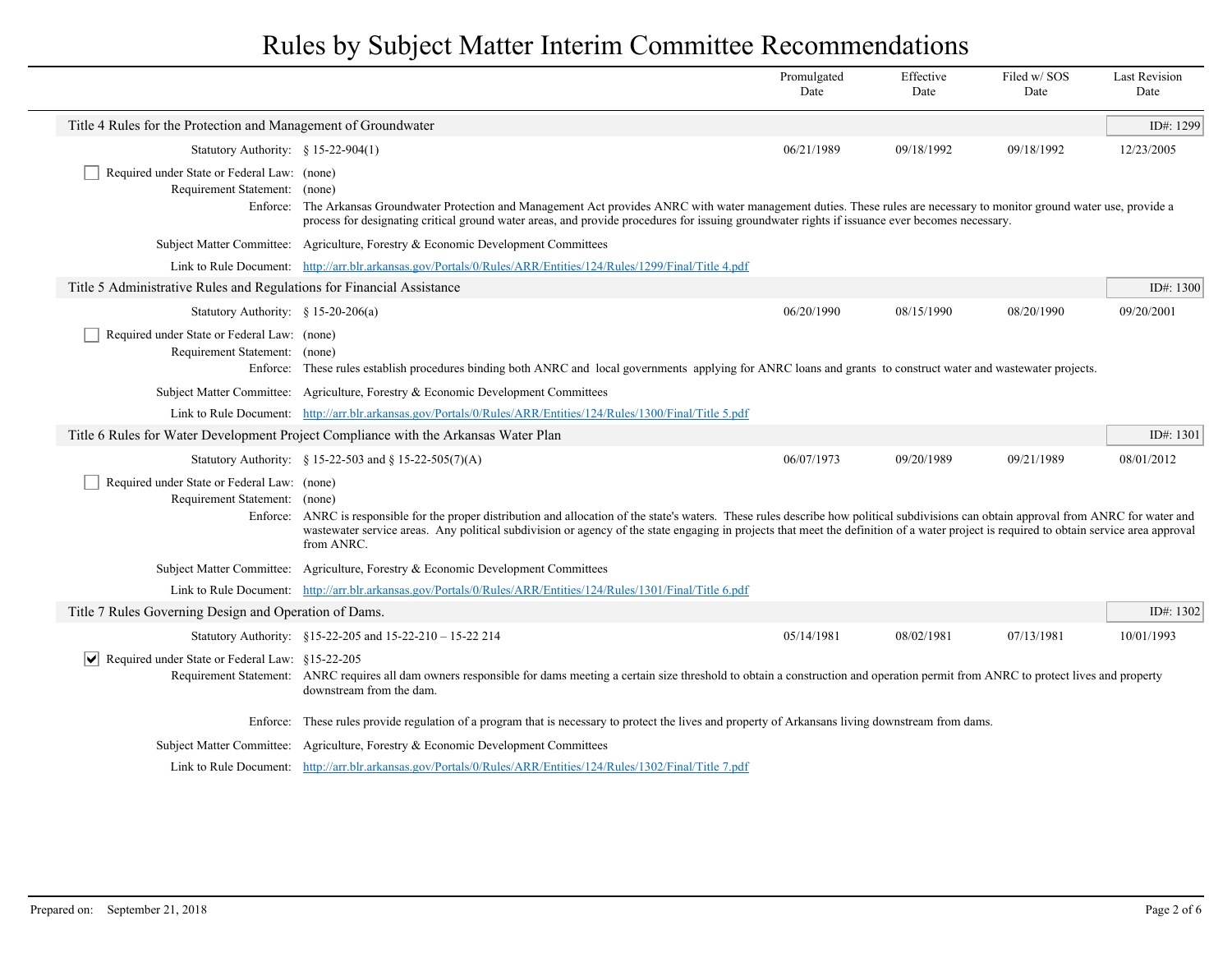|                                                                              |                                                                                                                                                                                                                                                                                                                                                                                                                                                                                                                                                                                                                                                                                                                                                                                   | Promulgated<br>Date | Effective<br>Date | Filed w/SOS<br>Date | <b>Last Revision</b><br>Date |
|------------------------------------------------------------------------------|-----------------------------------------------------------------------------------------------------------------------------------------------------------------------------------------------------------------------------------------------------------------------------------------------------------------------------------------------------------------------------------------------------------------------------------------------------------------------------------------------------------------------------------------------------------------------------------------------------------------------------------------------------------------------------------------------------------------------------------------------------------------------------------|---------------------|-------------------|---------------------|------------------------------|
|                                                                              | Title 10 Rules Governing the Arkansas Water Resource Agricultural Cost-Share Program.                                                                                                                                                                                                                                                                                                                                                                                                                                                                                                                                                                                                                                                                                             |                     |                   |                     | ID#: 1305                    |
|                                                                              | Statutory Authority: Ark. Code Ann. § 15-20-206(a)                                                                                                                                                                                                                                                                                                                                                                                                                                                                                                                                                                                                                                                                                                                                | 01/09/1994          | 03/14/1994        | 02/22/1994          |                              |
| Required under State or Federal Law: (none)<br>Requirement Statement: (none) | Enforce: These rules describe how cost share funds will be allocated to applicants desiring to construct water conservation and development practices that result in either water quantity or<br>water quality benefits. These practices are locally approved by participating conservation district as practices needed to solve identified resource problems within the district.                                                                                                                                                                                                                                                                                                                                                                                               |                     |                   |                     |                              |
|                                                                              | Subject Matter Committee: Agriculture, Forestry & Economic Development Committees                                                                                                                                                                                                                                                                                                                                                                                                                                                                                                                                                                                                                                                                                                 |                     |                   |                     |                              |
|                                                                              | Link to Rule Document: http://arr.blr.arkansas.gov/Portals/0/Rules/ARR/Entities/124/Rules/1305/Final/Title 10.pdf                                                                                                                                                                                                                                                                                                                                                                                                                                                                                                                                                                                                                                                                 |                     |                   |                     |                              |
|                                                                              | Title 13 Rules Governing the Tax Credit Program for the Creation and Restoration of Private Wetlands Restoration Zones                                                                                                                                                                                                                                                                                                                                                                                                                                                                                                                                                                                                                                                            |                     |                   |                     | ID#: $1308$                  |
| Statutory Authority: $§ 26-51-1506$                                          |                                                                                                                                                                                                                                                                                                                                                                                                                                                                                                                                                                                                                                                                                                                                                                                   | 12/15/1995          | 03/04/1996        | 02/23/1996          | 02/01/2010                   |
| Required under State or Federal Law: $\S 26-51-1506(a)(1)$                   | Requirement Statement: The Arkansas Natural Resources Commission is charged with the responsibility of promulgating and administering rules related to the creation, restoration, and conservation of<br>wetlands and riparian zones with the intent of qualifying for the tax credits provided for in this subchapter. This rule encourages private landowners to restore and enhance<br>wetlands and riparian zones and to create new wetlands and riparian zones.<br>Enforce: These rules should be enforced to preserve and maintain Arkansas's wetlands and riparian zone footprint. These rules describe how applicants can obtain state income tax credits<br>by either restoring and enhancing wetlands and riparian zones or donating a property interest in such lands. |                     |                   |                     |                              |
|                                                                              | Subject Matter Committee: Agriculture, Forestry & Economic Development Committees                                                                                                                                                                                                                                                                                                                                                                                                                                                                                                                                                                                                                                                                                                 |                     |                   |                     |                              |
|                                                                              | Link to Rule Document: http://arr.blr.arkansas.gov/Portals/0/Rules/ARR/Entities/124/Rules/1308/Final/Title 13.pdf                                                                                                                                                                                                                                                                                                                                                                                                                                                                                                                                                                                                                                                                 |                     |                   |                     |                              |
|                                                                              | Title 14 Rules Implementing the Water Resource Conservation and Development Incentive Act.                                                                                                                                                                                                                                                                                                                                                                                                                                                                                                                                                                                                                                                                                        |                     |                   |                     | ID#: 1311                    |
| Statutory Authority: $\frac{6}{5}$ 26-51-1010(a)(1)                          |                                                                                                                                                                                                                                                                                                                                                                                                                                                                                                                                                                                                                                                                                                                                                                                   | 07/17/1985          | 08/28/1985        | 08/28/1985          | 09/19/2011                   |
| Required under State or Federal Law: $\S 26-51-1010(a)(1)$                   | Requirement Statement: Through this program, an approved applicant may claim up to 50% of his construction costs as tax credit for constructing water impoundments or other structures that conserve<br>water.<br>Enforce: ANRC should continue to enforce this rule because it encourages water conservation and provides procedures for ANRC to follow when awarding tax credits for installation of<br>conservation procedures.                                                                                                                                                                                                                                                                                                                                                |                     |                   |                     |                              |
|                                                                              | Subject Matter Committee: Agriculture, Forestry & Economic Development Committees                                                                                                                                                                                                                                                                                                                                                                                                                                                                                                                                                                                                                                                                                                 |                     |                   |                     |                              |
|                                                                              | Link to Rule Document: http://arr.blr.arkansas.gov/Portals/0/Rules/ARR/Entities/124/Rules/1311/Final/Title 14.pdf                                                                                                                                                                                                                                                                                                                                                                                                                                                                                                                                                                                                                                                                 |                     |                   |                     |                              |
| Title 15 Rules Governing Loans for the Safe Drinking Water Fund              |                                                                                                                                                                                                                                                                                                                                                                                                                                                                                                                                                                                                                                                                                                                                                                                   |                     |                   |                     | ID#: 1313                    |
|                                                                              | Statutory Authority: Ark. Code Ann. §15-22-1103(a)(1) and 42 U.S.C. §300j-12.                                                                                                                                                                                                                                                                                                                                                                                                                                                                                                                                                                                                                                                                                                     | 01/21/1998          | 04/17/1998        | 04/23/1998          |                              |
| Enforce:                                                                     | Required under State or Federal Law: The identified federal statute provides EPA with authority to enter into agreements with states to make capitalization grants to promote the efficient use of fund resources. To be<br>eligible to receive a capitalization grant, each state has to establish a drinking water treatment revolving loan fund and otherwise comply with EPA requirements.<br>Requirement Statement: These rules describe how Arkansas will administer these funds and what an entity must do to qualify for and legally spend these funds.<br>ANRC should continue to enforce these rules because they provide procedures for loan and grant disbursement to ANRC, borrowers, and grantees.                                                                  |                     |                   |                     |                              |
|                                                                              | Subject Matter Committee: Agriculture, Forestry & Economic Development Committees                                                                                                                                                                                                                                                                                                                                                                                                                                                                                                                                                                                                                                                                                                 |                     |                   |                     |                              |
|                                                                              | Link to Rule Document: http://arr.blr.arkansas.gov/Portals/0/Rules/ARR/Entities/124/Rules/1313/Final/Title 15.pdf                                                                                                                                                                                                                                                                                                                                                                                                                                                                                                                                                                                                                                                                 |                     |                   |                     |                              |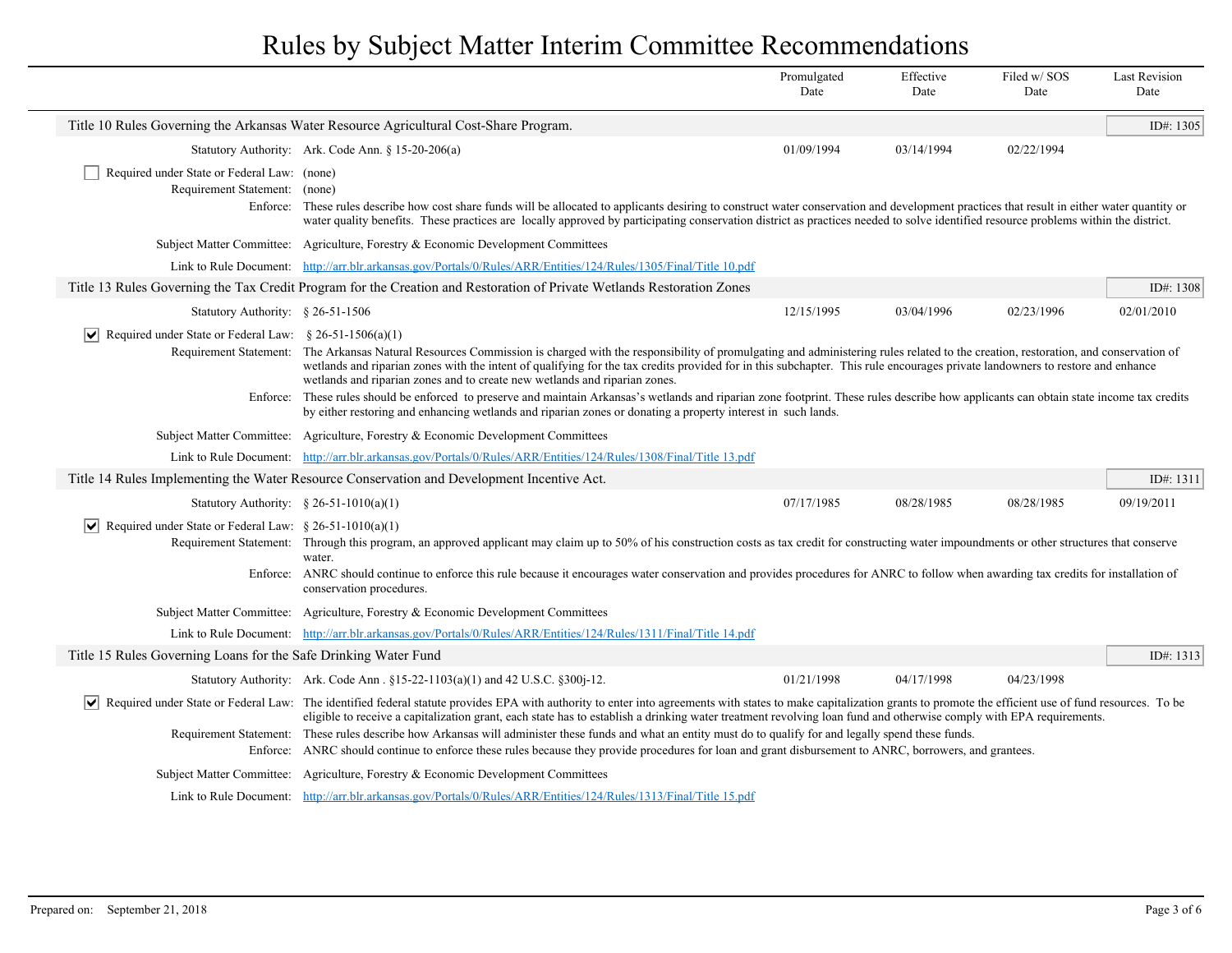|                                                                              |                                                                                                                                                                                                                                                                                                                                                                                                                                                                                                                                                                       | Promulgated<br>Date | Effective<br>Date | Filed w/SOS<br>Date | <b>Last Revision</b><br>Date |
|------------------------------------------------------------------------------|-----------------------------------------------------------------------------------------------------------------------------------------------------------------------------------------------------------------------------------------------------------------------------------------------------------------------------------------------------------------------------------------------------------------------------------------------------------------------------------------------------------------------------------------------------------------------|---------------------|-------------------|---------------------|------------------------------|
|                                                                              | Title 16 Rules Governing the Arkansas Clean Water Revolving Loan Fund Program                                                                                                                                                                                                                                                                                                                                                                                                                                                                                         |                     |                   |                     | ID#: 1315                    |
|                                                                              | Statutory Authority: Ark. Code Ann. § 15-5-902(a)(2) and Water Pollution Control Act, 33 USC 1251(e)                                                                                                                                                                                                                                                                                                                                                                                                                                                                  | 09/20/2001          | 02/04/2002        | 01/28/2002          |                              |
|                                                                              | Required under State or Federal Law: Public participation in the development, revision, and enforcement of any regulation, standard, effluent limitation, plan, or program established by the Administrator or any State<br>under this Act [33 USCS §§ 1251 et seq.] shall be provided for, encouraged, and assisted by the Administrator and the States. The Administrator, in cooperation with the States,<br>shall develop and publish regulations specifying minimum guidelines for public participation in such processes. 33 USC 1251(e).                       |                     |                   |                     |                              |
| Requirement Statement:                                                       | EPA provides federal funding for state water pollution control revolving loan programs. ANRC distributes these funds, and these rules describe how to obtain and maintain these<br>funds.                                                                                                                                                                                                                                                                                                                                                                             |                     |                   |                     |                              |
|                                                                              | Enforce: ANRC should continue to enforce these rules to provide ANRC, borrowers, and grantees with procedures for loan and grant disbursement.                                                                                                                                                                                                                                                                                                                                                                                                                        |                     |                   |                     |                              |
|                                                                              | Subject Matter Committee: Agriculture, Forestry & Economic Development Committees                                                                                                                                                                                                                                                                                                                                                                                                                                                                                     |                     |                   |                     |                              |
|                                                                              | Link to Rule Document: http://arr.blr.arkansas.gov/Portals/0/Rules/ARR/Entities/124/Rules/1315/Final/Title 16.pdf                                                                                                                                                                                                                                                                                                                                                                                                                                                     |                     |                   |                     |                              |
| Title 17 Rules Governing Water Authorities                                   |                                                                                                                                                                                                                                                                                                                                                                                                                                                                                                                                                                       |                     |                   |                     | ID#: $1316$                  |
|                                                                              | Statutory Authority: Ark. Code Ann. 4-35-105(d)                                                                                                                                                                                                                                                                                                                                                                                                                                                                                                                       | 09/20/2001          | 10/01/2001        | 11/13/2001          | 09/15/2014                   |
| Required under State or Federal Law: (none)<br>Requirement Statement: (none) | Enforce: ANRC should continue to enforce this rule because it establishes procedures for how water authorities are formed and dissolved.                                                                                                                                                                                                                                                                                                                                                                                                                              |                     |                   |                     |                              |
|                                                                              | Subject Matter Committee: Agriculture, Forestry & Economic Development Committees                                                                                                                                                                                                                                                                                                                                                                                                                                                                                     |                     |                   |                     |                              |
|                                                                              | Link to Rule Document: http://arr.blr.arkansas.gov/Portals/0/Rules/ARR/Entities/124/Rules/1316/Final/Title 17.pdf                                                                                                                                                                                                                                                                                                                                                                                                                                                     |                     |                   |                     |                              |
|                                                                              | Title 18 Rules Governing the ANRC Floodplain Administrator Accreditation Program                                                                                                                                                                                                                                                                                                                                                                                                                                                                                      |                     |                   |                     | ID#: 1317                    |
|                                                                              | Statutory Authority: $\frac{8}{9}$ 15-24-102(a)(3) and § 15-24-109                                                                                                                                                                                                                                                                                                                                                                                                                                                                                                    | 09/17/2003          | 11/29/2003        | 11/19/2003          | 06/01/2018                   |
| Required under State or Federal Law: $\S 15-24-102(a)(3)$                    | Requirement Statement: ANRC is charged with accrediting persons having requisite knowledge in floodplain management and in minimization and prevention of flood hazards and losses.<br>Enforce: ANRC should continue to enforce these rules because accreditation makes floodplain administrators better equipped to help communities become safer. Floodplain administrator<br>refers to the person designated by a city, town, or county, to administer local, state, and federal law, ordinances, and regulations relating to the management of flood-prone areas. |                     |                   |                     |                              |
|                                                                              | Subject Matter Committee: Agriculture, Forestry & Economic Development Committees                                                                                                                                                                                                                                                                                                                                                                                                                                                                                     |                     |                   |                     |                              |
|                                                                              | Link to Rule Document: http://arr.blr.arkansas.gov/Portals/0/Rules/ARR/Entities/124/Rules/1317/Final/Title 18 June 1 2018.pdf                                                                                                                                                                                                                                                                                                                                                                                                                                         |                     |                   |                     |                              |
| Title 19 Poultry Feeding Operation Registration Program                      |                                                                                                                                                                                                                                                                                                                                                                                                                                                                                                                                                                       |                     |                   |                     | ID#: 1318                    |
| Statutory Authority: $§ 15-20-904(c)$                                        |                                                                                                                                                                                                                                                                                                                                                                                                                                                                                                                                                                       | 01/21/2004          | 08/05/2005        | 07/26/2005          |                              |
| $ \mathbf{v} $ Required under State or Federal Law: § 15-20-904(c)           | Requirement Statement: The Commission shall promulgate regulations that require a poultry feeding operation to submit information regarding its facilities to the commission. To encourage proper use of<br>litter, ANRC needs to know where sources of litter are located and the amount of litter produced in Arkansas.                                                                                                                                                                                                                                             |                     |                   |                     |                              |
|                                                                              | Enforce: ANRC should continue to enforce these rules so that it is able to track sources of nutrients that can adversely impact water quality.                                                                                                                                                                                                                                                                                                                                                                                                                        |                     |                   |                     |                              |
|                                                                              | Subject Matter Committee: Agriculture, Forestry & Economic Development Committees                                                                                                                                                                                                                                                                                                                                                                                                                                                                                     |                     |                   |                     |                              |
|                                                                              | Link to Rule Document: http://arr.blr.arkansas.gov/Portals/0/Rules/ARR/Entities/124/Rules/1318/Final/Title 19.pdf                                                                                                                                                                                                                                                                                                                                                                                                                                                     |                     |                   |                     |                              |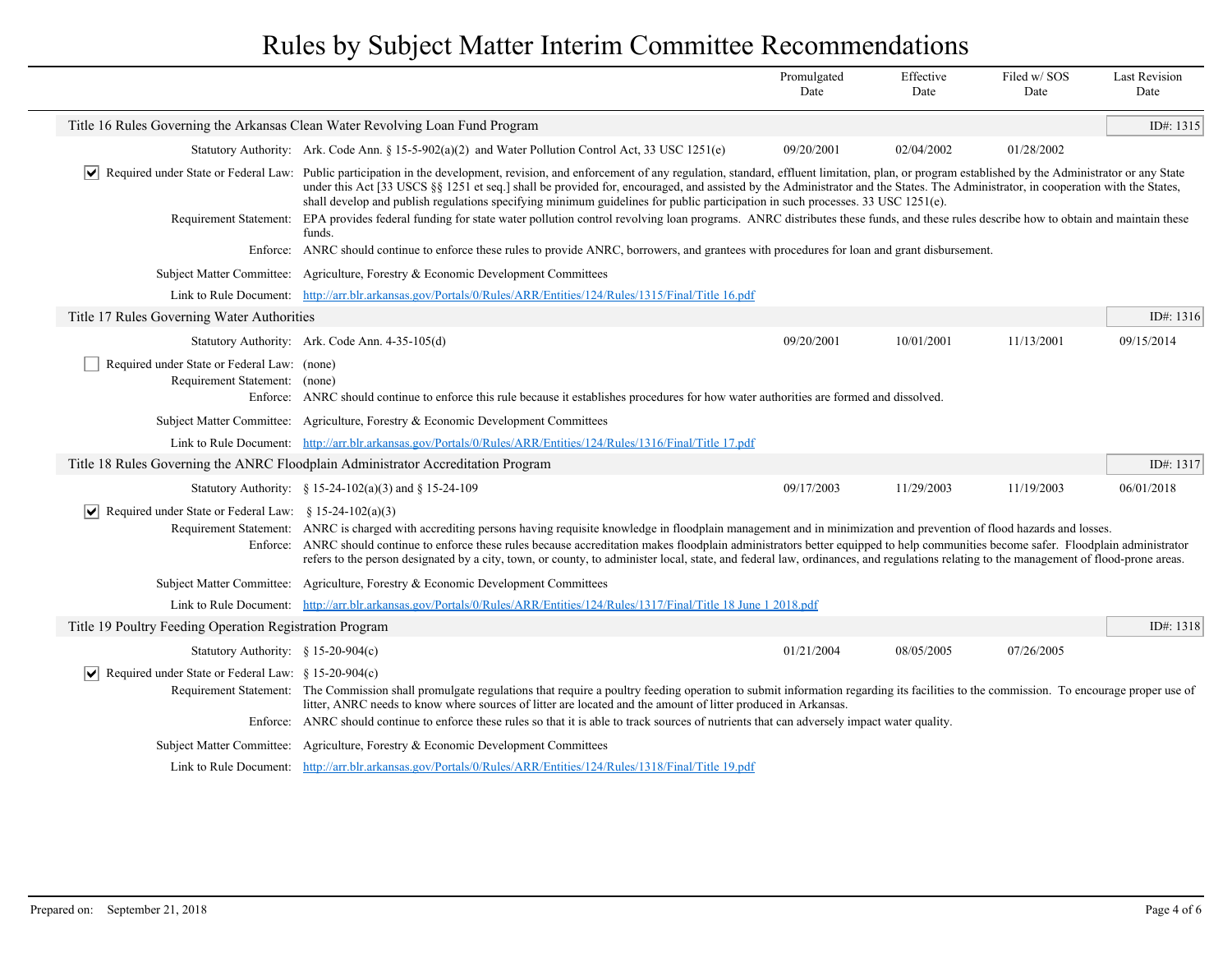|                                                                             |                                                                                                                                                                                                                                                                                                                                                                                                                                                                                                                                                                                                                                                                                                                                                                                                                                                                                                                                                              | Promulgated<br>Date | Effective<br>Date | Filed w/SOS<br>Date | <b>Last Revision</b><br>Date |  |
|-----------------------------------------------------------------------------|--------------------------------------------------------------------------------------------------------------------------------------------------------------------------------------------------------------------------------------------------------------------------------------------------------------------------------------------------------------------------------------------------------------------------------------------------------------------------------------------------------------------------------------------------------------------------------------------------------------------------------------------------------------------------------------------------------------------------------------------------------------------------------------------------------------------------------------------------------------------------------------------------------------------------------------------------------------|---------------------|-------------------|---------------------|------------------------------|--|
| Title 20 Nutrient Management Planner Certification Program.                 |                                                                                                                                                                                                                                                                                                                                                                                                                                                                                                                                                                                                                                                                                                                                                                                                                                                                                                                                                              |                     |                   |                     | ID#: 1319                    |  |
| Statutory Authority: $$15-20-1004(c)$                                       |                                                                                                                                                                                                                                                                                                                                                                                                                                                                                                                                                                                                                                                                                                                                                                                                                                                                                                                                                              | 01/21/2004          | 08/05/2005        | 07/26/2005          | 06/01/2018                   |  |
| $ \mathbf{v} $ Required under State or Federal Law: § 15-20-1004(c)         |                                                                                                                                                                                                                                                                                                                                                                                                                                                                                                                                                                                                                                                                                                                                                                                                                                                                                                                                                              |                     |                   |                     |                              |  |
|                                                                             | Requirement Statement: ANRC is required to promulgate rules that specify qualifications and standards for obtaining certification and how to maintain certification. Requiring nutrient planners working<br>in nutrient surplus areas to be certified prevents further water quality degradation while maximizing soil fertility and proper plant growth.                                                                                                                                                                                                                                                                                                                                                                                                                                                                                                                                                                                                    |                     |                   |                     |                              |  |
|                                                                             | Enforce: ANRC should continue to enforce these rules to assure that nutrient management planning, especially for areas identified as having a surplus of phosphorus and nitrogen, allows<br>maximum plant growth while not adversely impacting water quality.                                                                                                                                                                                                                                                                                                                                                                                                                                                                                                                                                                                                                                                                                                |                     |                   |                     |                              |  |
|                                                                             | Subject Matter Committee: Agriculture, Forestry & Economic Development Committees                                                                                                                                                                                                                                                                                                                                                                                                                                                                                                                                                                                                                                                                                                                                                                                                                                                                            |                     |                   |                     |                              |  |
|                                                                             | Link to Rule Document: http://arr.blr.arkansas.gov/Portals/0/Rules/ARR/Entities/124/Rules/1319/Final/Title 20.pdf                                                                                                                                                                                                                                                                                                                                                                                                                                                                                                                                                                                                                                                                                                                                                                                                                                            |                     |                   |                     |                              |  |
| Title 21 Nutrient Management Applicator Certification Program.              |                                                                                                                                                                                                                                                                                                                                                                                                                                                                                                                                                                                                                                                                                                                                                                                                                                                                                                                                                              |                     |                   |                     | ID#: $1320$                  |  |
| Statutory Authority: $§ 15-20-1005(c)$                                      |                                                                                                                                                                                                                                                                                                                                                                                                                                                                                                                                                                                                                                                                                                                                                                                                                                                                                                                                                              | 01/21/2004          | 08/05/2005        | 07/26/2005          | 06/01/2018                   |  |
| $ \bm{\mathsf{v}} $<br>Required under State or Federal Law: § 15-20-1005(c) |                                                                                                                                                                                                                                                                                                                                                                                                                                                                                                                                                                                                                                                                                                                                                                                                                                                                                                                                                              |                     |                   |                     |                              |  |
|                                                                             | Requirement Statement: ANRC is required to promulgate rules that specify qualifications and standards for obtaining certification and how to maintain certification. Requiring nutrient applicators working<br>in nutrient surplus areas to be certified prevents further water quality degradation while maximizing soil fertility and proper plant growth.                                                                                                                                                                                                                                                                                                                                                                                                                                                                                                                                                                                                 |                     |                   |                     |                              |  |
|                                                                             | Enforce: ANRC should continue to enforce these rules to assure that nutrient management application, especially in areas identified as having a surplus of phosphorus and nitrogen, allows<br>maximum plant growth while not adversely impacting water quality.                                                                                                                                                                                                                                                                                                                                                                                                                                                                                                                                                                                                                                                                                              |                     |                   |                     |                              |  |
|                                                                             | Subject Matter Committee: Agriculture, Forestry & Economic Development Committees                                                                                                                                                                                                                                                                                                                                                                                                                                                                                                                                                                                                                                                                                                                                                                                                                                                                            |                     |                   |                     |                              |  |
|                                                                             | Link to Rule Document: http://arr.blr.arkansas.gov/Portals/0/Rules/ARR/Entities/124/Rules/1320/Final/Title 21.pdf                                                                                                                                                                                                                                                                                                                                                                                                                                                                                                                                                                                                                                                                                                                                                                                                                                            |                     |                   |                     |                              |  |
| Title 22 Nutrient and Poultry Litter Application and Management Program.    |                                                                                                                                                                                                                                                                                                                                                                                                                                                                                                                                                                                                                                                                                                                                                                                                                                                                                                                                                              |                     |                   |                     | ID#: $1321$                  |  |
| Statutory Authority: $§ 15-20-1104(b)$                                      |                                                                                                                                                                                                                                                                                                                                                                                                                                                                                                                                                                                                                                                                                                                                                                                                                                                                                                                                                              | 01/21/2004          | 08/05/2005        | 07/26/2005          | 01/01/2010                   |  |
|                                                                             | $\boxed{\blacktriangledown}$ Required under State or Federal Law: § 15-20-1104(b) and § 15-20-1106<br>Requirement Statement: ANRC is required to promulgate rules to define nutrient surplus area and to establish how nutrient applications may be lawfully made in nutrient surplus areas. This title covers<br>who can apply nutrients in nutrient surplus areas, how nutrients may be applied, approval of nutrient management plans, and penalties for wrongful application of nutrients.                                                                                                                                                                                                                                                                                                                                                                                                                                                               |                     |                   |                     |                              |  |
|                                                                             | Enforce: ANRC should continue to enforce these rules to protect waters of the state from adverse effects of excess nutrients while allowing maximum fertility and proper plant growth.                                                                                                                                                                                                                                                                                                                                                                                                                                                                                                                                                                                                                                                                                                                                                                       |                     |                   |                     |                              |  |
|                                                                             | Subject Matter Committee: Agriculture, Forestry & Economic Development Committees                                                                                                                                                                                                                                                                                                                                                                                                                                                                                                                                                                                                                                                                                                                                                                                                                                                                            |                     |                   |                     |                              |  |
|                                                                             | Link to Rule Document: http://arr.blr.arkansas.gov/Portals/0/Rules/ARR/Entities/124/Rules/1321/Final/Title 22.pdf                                                                                                                                                                                                                                                                                                                                                                                                                                                                                                                                                                                                                                                                                                                                                                                                                                            |                     |                   |                     |                              |  |
|                                                                             | Title 23 Rules Governing Water and Wastewater Project Funding through the Arkansas Community and Economic Development Program.                                                                                                                                                                                                                                                                                                                                                                                                                                                                                                                                                                                                                                                                                                                                                                                                                               |                     |                   |                     | ID#: $1322$                  |  |
|                                                                             | Statutory Authority: 42 USCS 5301, Housing and Community Development Act of 1974, as amended; 24<br>CFR 570, Subpart I (State Community Development Block Grant Program)                                                                                                                                                                                                                                                                                                                                                                                                                                                                                                                                                                                                                                                                                                                                                                                     | 08/09/2006          | 11/29/2006        | 11/14/2006          |                              |  |
| $ \bm{\mathsf{v}} $<br>Requirement Statement:                               | Required under State or Federal Law: 24 CFR 570.489(d)--A State shall have fiscal and administrative requirements for expending and accounting for all funds received under this subpart.<br>The United States Department of Housing and Urban Development ("HUD") provides federal grants through its Community Development Block Grant ("CDBG") program. The<br>portion of Arkansas's CDBG program pertaining to water and wastewater funding was transferred to ANRC by the Arkansas Department of Economic Development through a<br>Memorandum of Agreement dated June 10, 2004. The portion of the program related to water and wastewater grants was transferred to ANRC because ANRC could run the<br>program more cost effectively and likely already had working relationships with the grantees through its other funding programs. These rules describe how grants will be<br>distributed and administrative requirements for maintaining grants. |                     |                   |                     |                              |  |
| Enforce:                                                                    | ANRC should continue to enforce these rules which apply to federal grant funds available to water and wastewater projects in the same manner that it enforces its other programs<br>relating to funding of such projects.                                                                                                                                                                                                                                                                                                                                                                                                                                                                                                                                                                                                                                                                                                                                    |                     |                   |                     |                              |  |
| <b>Subject Matter Committee:</b>                                            | Agriculture, Forestry & Economic Development Committees                                                                                                                                                                                                                                                                                                                                                                                                                                                                                                                                                                                                                                                                                                                                                                                                                                                                                                      |                     |                   |                     |                              |  |
|                                                                             | Link to Rule Document: http://arr.blr.arkansas.gov/Portals/0/Rules/ARR/Entities/124/Rules/1322/Final/Title 23.pdf                                                                                                                                                                                                                                                                                                                                                                                                                                                                                                                                                                                                                                                                                                                                                                                                                                            |                     |                   |                     |                              |  |